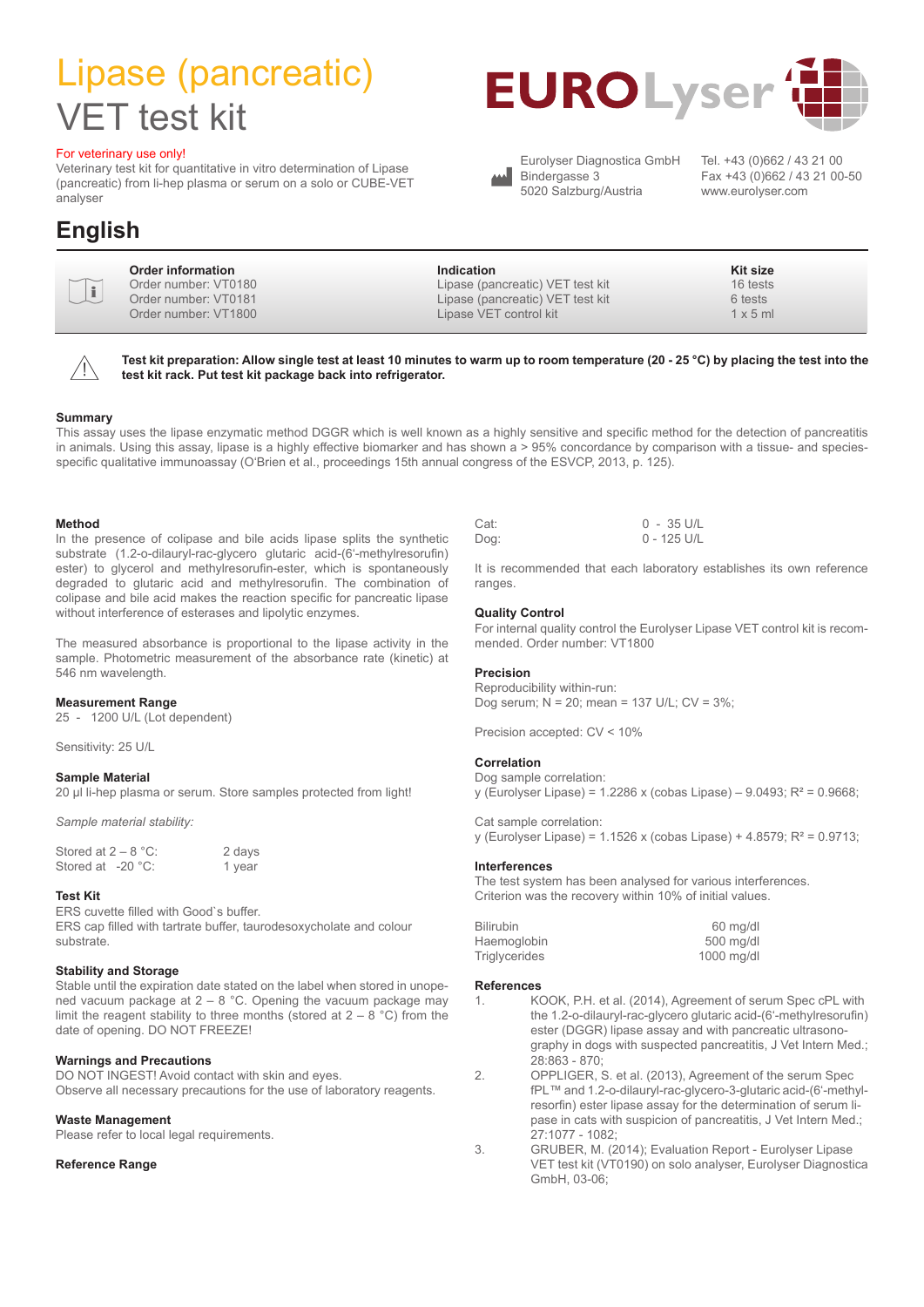# Lipase (pancreatic) VET Testkit

#### Nur für den Veterinärgebrauch!

Veterinär-Testkit für die quantitative In-vitro Bestimmung von Lipase (pancreatic) Li-Hep Plasma oder Serum am solo oder CUBE-VET Analyser

### **Deutsch**

| <b>Bestellinformation</b><br>Bezeichnung<br>$\sum_{i=1}^{n}$<br>Lipase (pancreatic) VET Testkit<br>Bestellnummer: VT0180<br>Bestellnummer: VT0181<br>Lipase (pancreatic) VET Testkit<br>Bestellnummer: VT1800<br>Lipase VET Control Kit | Packungsgröße<br>16 Tests<br>6 Tests<br>$1 \times 5$ ml |
|-----------------------------------------------------------------------------------------------------------------------------------------------------------------------------------------------------------------------------------------|---------------------------------------------------------|
|-----------------------------------------------------------------------------------------------------------------------------------------------------------------------------------------------------------------------------------------|---------------------------------------------------------|



**Vorbereitung des Testkits: Der Einzeltest muss min. 10 Minuten auf Raumtemperatur (20 - 25 °C) aufgewärmt werden. Geben Sie dazu den Test aus der Packung und setzen Sie ihn in das Testkit-Rack. Geben Sie die Testpackung zurück in den Kühlschrank.**

#### **Zusammenfassung**

Dieses Assay verwendet die enzymatische Lipase Methode DGGR welche als sehr genau und spezifisch für die Diagnose einer Pankreatitis bei Tieren gilt. Dieser sehr effektive Biomarker weist eine > 95% Übereinstimmung im Vergleich zu anderen Gewebe- und Spezies-spezifischen, quantitativen Immunassays auf (O'Brien et al., Proceedings 15th annual congress of the ESVCP, 2013, p. 125).

#### **Methode**

Lipase spaltet das synthetische Substrat (1,2-o-dilauryl-rac-glycero glutaric acid-(6'-methylresorufin) ester) in Gegenwart von Colipase und Gallensäuren in Glyzerin und Methylresorufin-Ester, welche spontan zu Glutarsäure und Methylresorufin degradiert werden. Die Kombination aus Colipase und Gallensäuren macht die Reaktion spezifisch für die pankreatische Lipase ohne eine Interferenz von anderen Esterasen und lipolytischen Enzymen zu befürchten.

Die gemessene Absorbanz ist proportional zur Lipase-Aktivität in der Probe. Photometrische Messung der Absorptionsrate (kinetisch) bei 546 nm Wellenlänge.

#### **Messbereich**

25 - 1200 U/L (Lot abhängig)

#### Sensitivität: 25 U/L

#### **Probenmaterial**

20 µl Li-Hep Plasma oder Serum verwenden. Wenn die Proben gelagert werden, unbedingt vor Licht schützen!

*Haltbarkeit Probenmaterial:*

| Gelagert bei $2 - 8$ °C: | 2 Tage |
|--------------------------|--------|
| Gelagert bei $-20$ °C:   | 1 Jahr |

#### **Testkit**

ERS Küvette befüllt mit Good-Puffer.

ERS Kappe befüllt mit Tartrat Puffer, Taurodesoxycholat und Farbsubstrat.

#### **Stabilität und Lagerung**

Stabil bis zum aufgedruckten Haltbarkeitsdatum, wenn in ungeöffneter Vakuumpackung bei 2 – 8 °C gelagert. Die Stabilität kann mit dem Öffnen der Vakuumpackung auf drei Monate ab Öffnungsdatum (bei 2 – 8 °C gelagert) limitiert werden. NICHT EINFRIEREN!

#### **Warnungen und Vorsichtsmaßnahmen**

NICHT VERSCHLUCKEN! Kontakt mit Haut und Augen vermeiden. Beachten Sie die notwendigen Vorsichtsmaßnahmen für den Umgang mit Laborreagenzien.

#### **Entsorgung**

Bitte beachten Sie immer die lokalen gesetzlichen Vorschriften.

#### **Referenzbereich**

Katze: 0 - 35 U/L Hund: 0 - 125 U/L

Es wird empfohlen, dass jedes Labor seine eigenen Referenzbereiche definiert.

#### **Kontrollmaterial**

Zur internen Qualitätskontrolle sollte das Eurolyser Lipase VET Control Kit verwendet werden. Bestellnummer: VT1800

#### **Präzision**

Reproduzierbarkeit "within-run": Hunde Serum; N = 20; mean = 137 U/L; CV = 3%;

Akzeptierte Präzision: CV < 10%

#### **Korrelation**

Katzen Probe Korrelation: y (Eurolyser Lipase) = 1,2286 x (cobas Lipase) – 9,0493; R² = 0,9668;

Hunde Probe Korrelation: y (Eurolyser Lipase) = 1,1526 x (cobas Lipase) + 4,8579; R² = 0,9713;

#### **Interferenzen**

Das Testsystem wurde auf verschiedene Störsubstanzen analysiert. Ein akzeptables Ergebnis wurde definiert als Abweichung kleiner als 10% des Ausgangswertes.

| <b>Bilirubin</b> |            | 60 mg/dl  |
|------------------|------------|-----------|
| Hämoglobin       |            | 500 mg/dl |
| Triglyzeride     | 1000 mg/dl |           |

#### **Referenzen**

- 1. KOOK, P.H. et al. (2014), Agreement of serum Spec cPL with the 1,2-o-dilauryl-rac-glycero glutaric acid-(6'-methylresorufin) ester (DGGR) lipase assay and with pancreatic ultrasonography in dogs with suspected pancreatitis, J Vet Intern Med.; 28:863 - 870; 2. OPPLIGER, S. et al. (2013), Agreement of the serum Spec
	- fPL™ and 1,2-o-dilauryl-rac-glycero-3-glutaric acid-(6'-methylresorfin) ester lipase assay for the determination of serum lipase in cats with suspicion of pancreatitis, J Vet Intern Med.; 27:1077 - 1082;
- 3. GRUBER, M. (2014); Evaluation Report Eurolyser Lipase VET test kit (VT0190) on solo analyser, Eurolyser Diagnostica GmbH, 03-06;





Eurolyser Diagnostica GmbH Bindergasse 3 5020 Salzburg/Austria

Tel. +43 (0)662 / 43 21 00 Fax +43 (0)662 / 43 21 00-50 www.eurolyser.com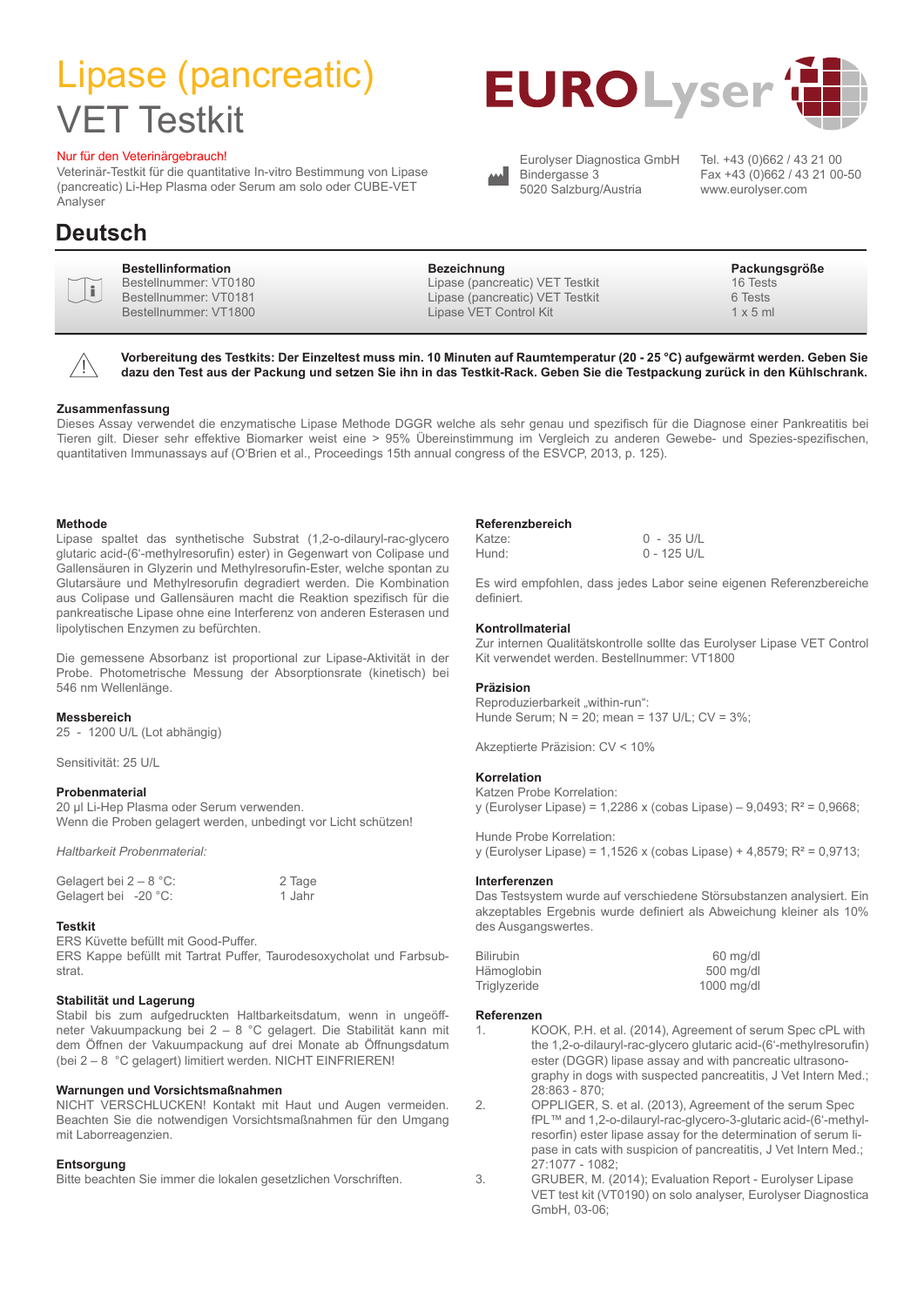Durchführung eines Lipase (pancreatic) VET Tests Processing of a Lipase (pancreatic) VET test





2.1